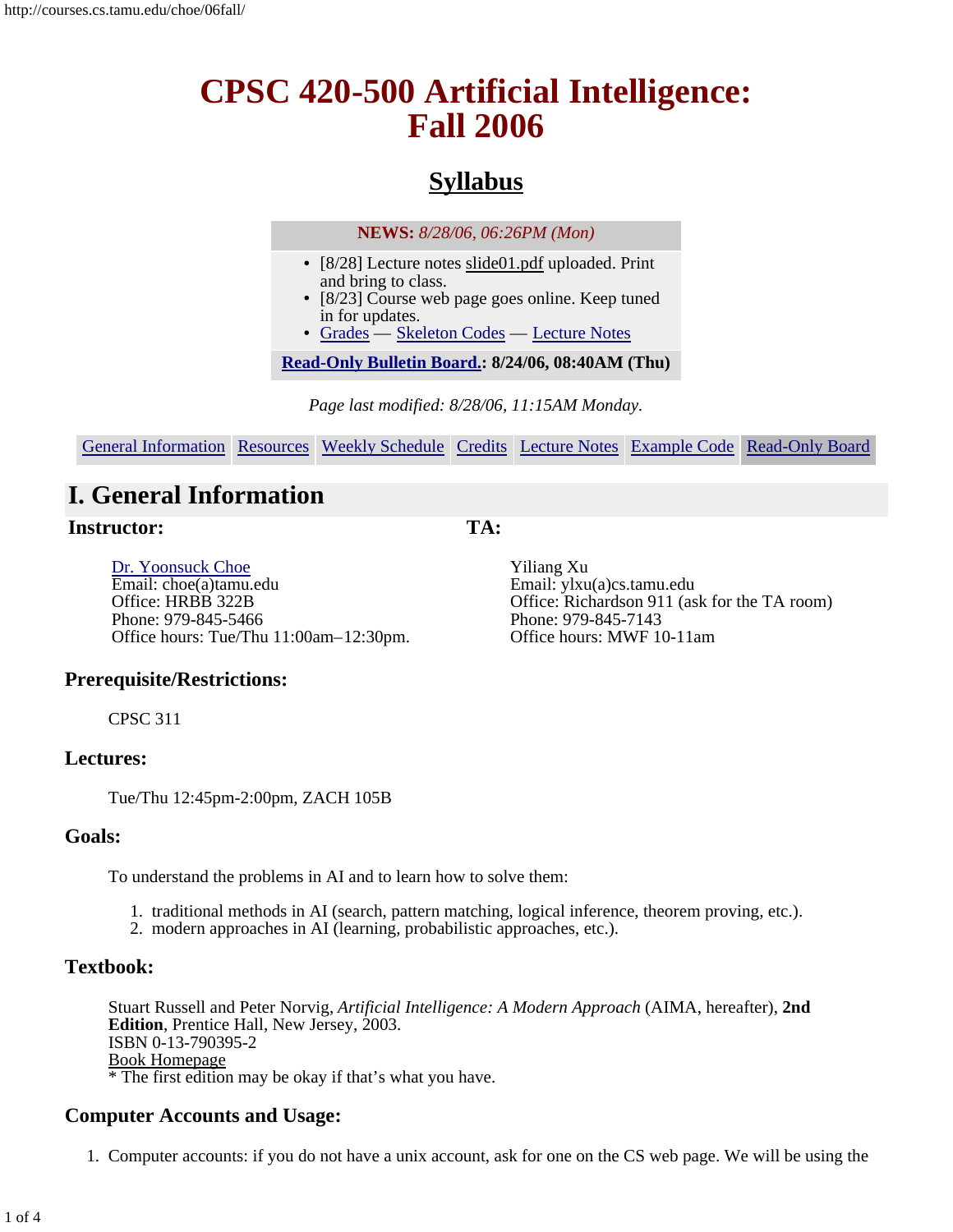CMU Common Lisp as our main language. Example code will only be made available in Lisp, and in general other languages will not be permitted.

- 2. CMU Common Lisp:
	- Carnegie Mellon U. Common Lisp homepage
	- On all SunOS systems in the department (**sun.cs.tamu.edu, interactive.cs.tamu.edu, compute.cs.tamu.edu,** etc.), the program is installed in **/usr/local/bin/lisp**. (Do **not** run your jobs on **unix.cs.tamu.edu**.)
	- See the Read-only Board for a brief example.

#### **Topics to be covered:**

See the Weekly Schedule section for more details.

- 1. Introduction
- 2. LISP
- 3. Search
- 4. Game playing, alpha-beta pruning
- 5. Propositional Logic, first-order logic, theorem proving
- 6. Uncertainty, probabilistic approaches
- 7. Learning
- 8. Special topics

#### **Grading:**

- 1. Exams: 40% (midterm: 20%, final: 20%)
- 2. Homeworks: 15% (about 3, 5% each)
- 3. Programming Assignments: 36% (about 3, 12% each)
- 4. Paper commentary: 4% (1 page, single-spaced)
- 5. Class participation: 5%

Grading will be on the absolute scale. The cutoff for an 'A' will be 90% of total score, 80% for a 'B', 70% for a 'C', 60% for a 'D', and below 60% for an 'F'.

If you are absent without any prior notification to the instructor, your class participation score will be set to 0% at the very first occurrence, except for unforseen emergencies.

#### **Academic Integrity Statement:**

AGGIE HONOR CODE: An Aggie does not lie, cheat, or steal or tolerate those who do.

Upon accepting admission to Texas A&M University, a student immediately assumes a commitment to uphold the Honor Code, to accept responsibility for learning, and to follow the philosophy and rules of the Honor System. Students will be required to state their commitment on examinations, research papers, and other academic work. Ignorance of the rules does not exclude any member of the TAMU community from the requirements or the processes of the Honor System.

For additional information please visit: http://www.tamu.edu/aggiehonor/

Local Course Policy:

- All work should be done **individually** and **on your own** unless otherwise allowed by the instructor.
- Discussion is only allowed immediately before, during, or immediately after the class, or during the instructor's office hours.
- If you find solutions to homeworks or programming assignments on the web (or in a book, etc.), you may (or may not) use it. Please check with the instructor.

#### **Students with Disabilities:**

The Americans with Disabilities Act (ADA) is a federal anti-discrimination statute that provides comprehensive civil rights protection for persons with disabilities. Among other things, this legislation requires that all students with disabilities be guaranteed a learning environment that provides for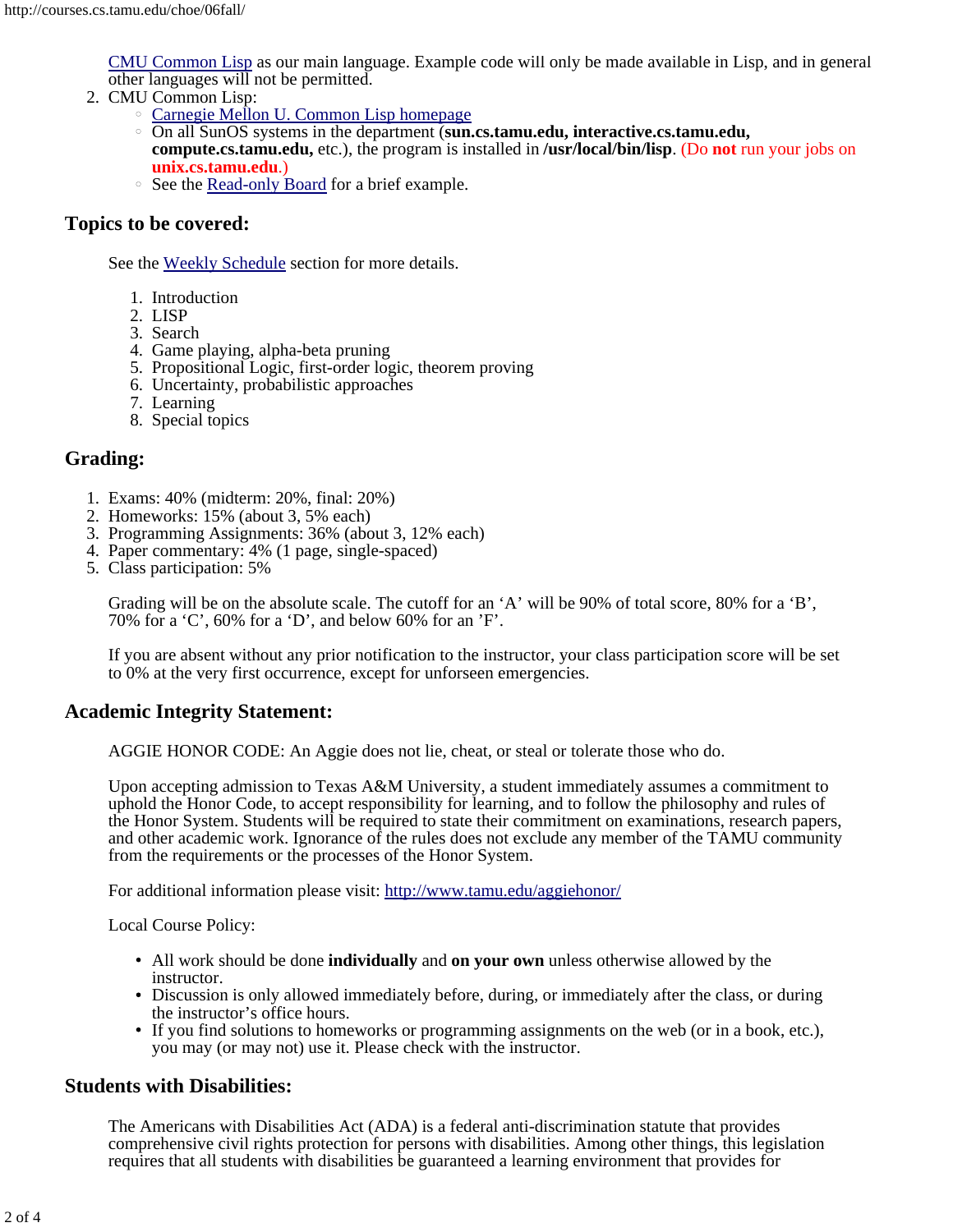reasonable accommodation of their disabilities. If you believe you have a disability requiring an accommodation, please contact the Department of Student Life, Services for Students with Disabilities, in Cain Hall or call 845-1637.

## **II. Resources**

- 1. LISP quick reference
- 2. **CMU Common Lisp** (This one will be used in the class.)
- 3. GCL manual (very in-depth and technical).
- 4. GNU Common Lisp
- 5. Lisp resources
- 6. My general resources page
- 7. 625/689 Reading List
- 8. An interesting popular view of AI

## **III. Weekly Schedule and Class Notes**

- **Lecture notes (in PDF format)**: all notes will be uploaded in this directory.
- $\cdot$  It is **your responsibility** to download, print, and bring the notes to the class. Notes will be available 24 hours before each class.
- See the **2006 Fall TAMU Calendar** for breaks, etc.
- When reading the chapters, you do not have to memorize everything. A separate list of terms you need to know will be handed out prior to each exam.
- All reading material below refers to the AIMA book 2nd edition. The *(old XX)* tags next in the Reading field are the corresponding chapters in the old AIMA book (1st edition). To see how the 1st and the 2nd edition chapters correspond, see the "AIMA 1st and 2nd edition chapter map".
- More detail will be available as we go along.

| <b>Week</b>    | <b>Date</b> | <b>Topic</b>                                            | <b>Reading</b>                                         | <b>Assignments</b> | <b>Notices and Dues</b> | <b>Notes</b>               |
|----------------|-------------|---------------------------------------------------------|--------------------------------------------------------|--------------------|-------------------------|----------------------------|
| 1              | 8/29        | Introduction                                            | Chapter 1<br>$1.1$ and $1.2$                           |                    | First day of class      | slide01.pdf                |
| $\mathbf{1}$   | 8/31        | Introduction                                            | Chapter 26<br>$26.1$ and $26.2$                        |                    | Unix basics (DIY)       | slide01.pdf<br>slideO2.pdf |
| $\overline{2}$ | 9/5         | Lisp                                                    | Lisp quick ref                                         |                    |                         | slide02.pdf                |
| $\overline{2}$ | 9/7         | Lisp (Symbolic<br>Differentiation)                      |                                                        |                    |                         | slide02.pdf                |
| 3              | 9/12        | <b>Uninformed Search</b><br>(BFS, DFS, DLS, IDS)        | <b>Chapter 3.1-3.5</b><br>$(3.6,3.7 \text{ optional})$ |                    |                         | slide03.pdf                |
| 3              | 9/14        | IDA*, Heuristic Search,<br>Simulated Annealing,<br>etc. | Chapter 4                                              |                    |                         | slide <sub>03.pdf</sub>    |
| 4              | 9/19        | <b>Informed Search</b><br>(BestFS, Greedy, A*)          | Chapter 4.1-4.3<br>(4.4 optional)(old<br>$4.1 - 4.3$   |                    |                         | slide <sub>03.pdf</sub>    |
| $\overline{4}$ | 9/21        | Game playing<br>Min-Max, Alpha-Beta                     | Chapter 5<br>(optional) and<br>$6.1 - 6.8$ (old 5)     |                    |                         | slide03.pdf                |
| 5              | 9/26        | Game playing wrap up;<br>Propositional Logic            | Chapter 7.1, 7.3,<br>$7.5, 7.6$ (old 6)                |                    |                         | slide03.pdf<br>slide04.pdf |
| 5              | 9/28        | Theorem proving                                         | Chapter 9 (old<br>10)                                  |                    |                         | slide04.pdf                |